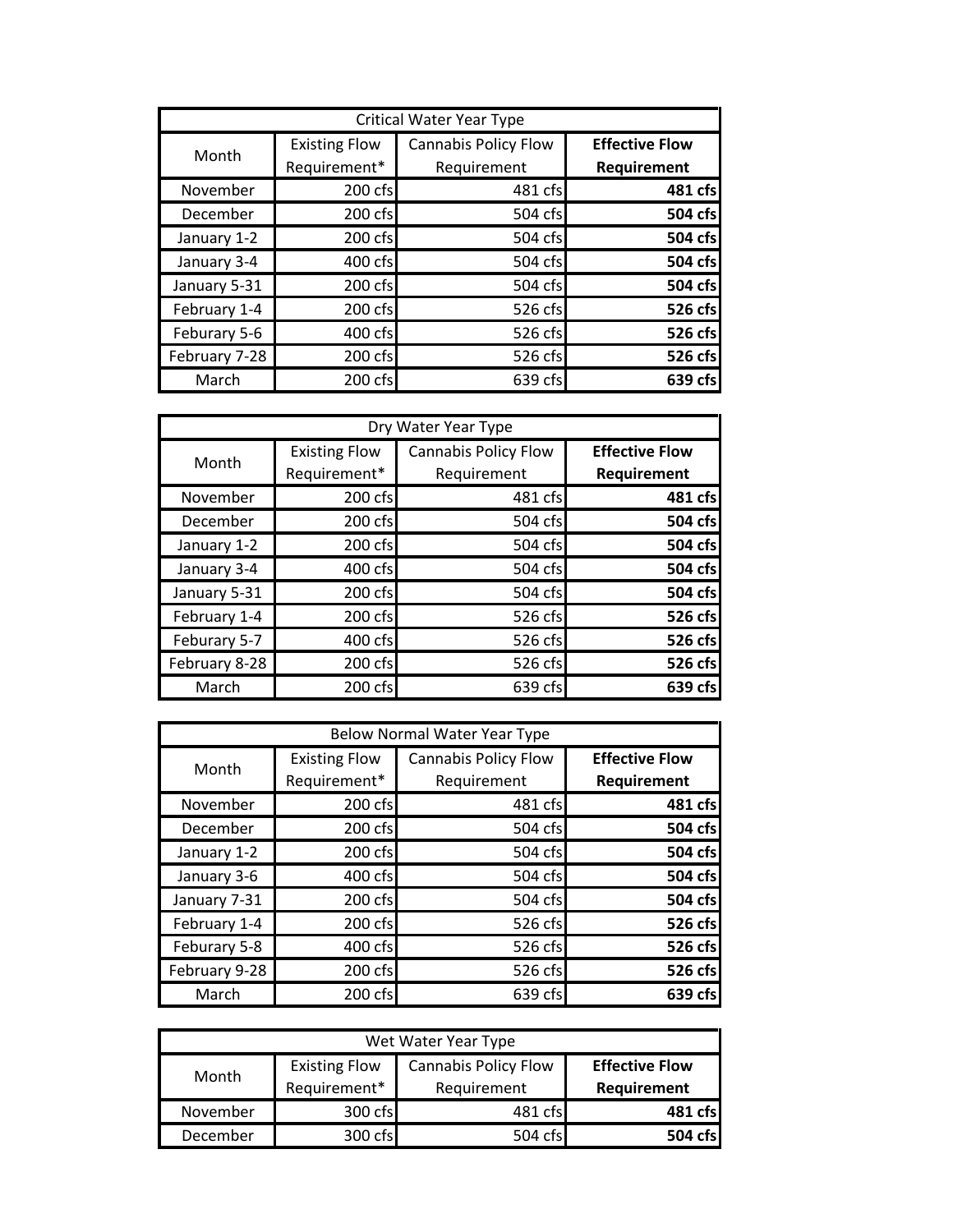| January            | 300 cfs  | 504 cfs | 504 cfs  |
|--------------------|----------|---------|----------|
| February 1-2       | 300 cfs  | 526 cfs | 526 cfs  |
| Feburary 3-8       | 600 cfs  | 526 cfs | 600 cfs  |
| February 9-28      | 300 cfs  | 526 cfs | 526 cfs  |
| March 1            | 600 cfs  | 639 cfs | 639 cfs  |
| March 2            | 1200 cfs | 639 cfs | 1200 cfs |
| March 3            | 2400 cfs | 639 cfs | 2400 cfs |
| March 4-7          | 5000 cfs | 639 cfs | 5000 cfs |
| March 8            | 4500 cfs | 639 cfs | 4500 cfs |
| March 9            | 2400 cfs | 639 cfs | 2400 cfs |
| March 10           | 1200 cfs | 639 cfs | 1200 cfs |
| March 11-19        | 800 cfs  | 639 cfs | 800 cfs  |
| March 20-24        | 1200 cfs | 639 cfs | 1200 cfs |
| <b>March 25-31</b> | 800 cfs  | 639 cfs | 800 cfs  |

\*National Marine Fisheries Service has published a Biological Opinion on the Long-term Operations of the Central Valley Project and State Water Project, which asserts minimum instream flow requirement at USGS gage 11303000 as summarized in the above table.

## **Web Link to Biological Opinion:**

Biological Opinion for the Long-term Operations of the Central Valley Project and State Wat [Appendix 2-A Supporting Documents for the Reasonable and Prudent Alternative \(RPA\)](http://www.westcoast.fisheries.noaa.gov/publications/Central_Valley/Water Operations/Operations, Criteria and Plan/appendix_2-rpa_supporting_documents_compiled.pdf)